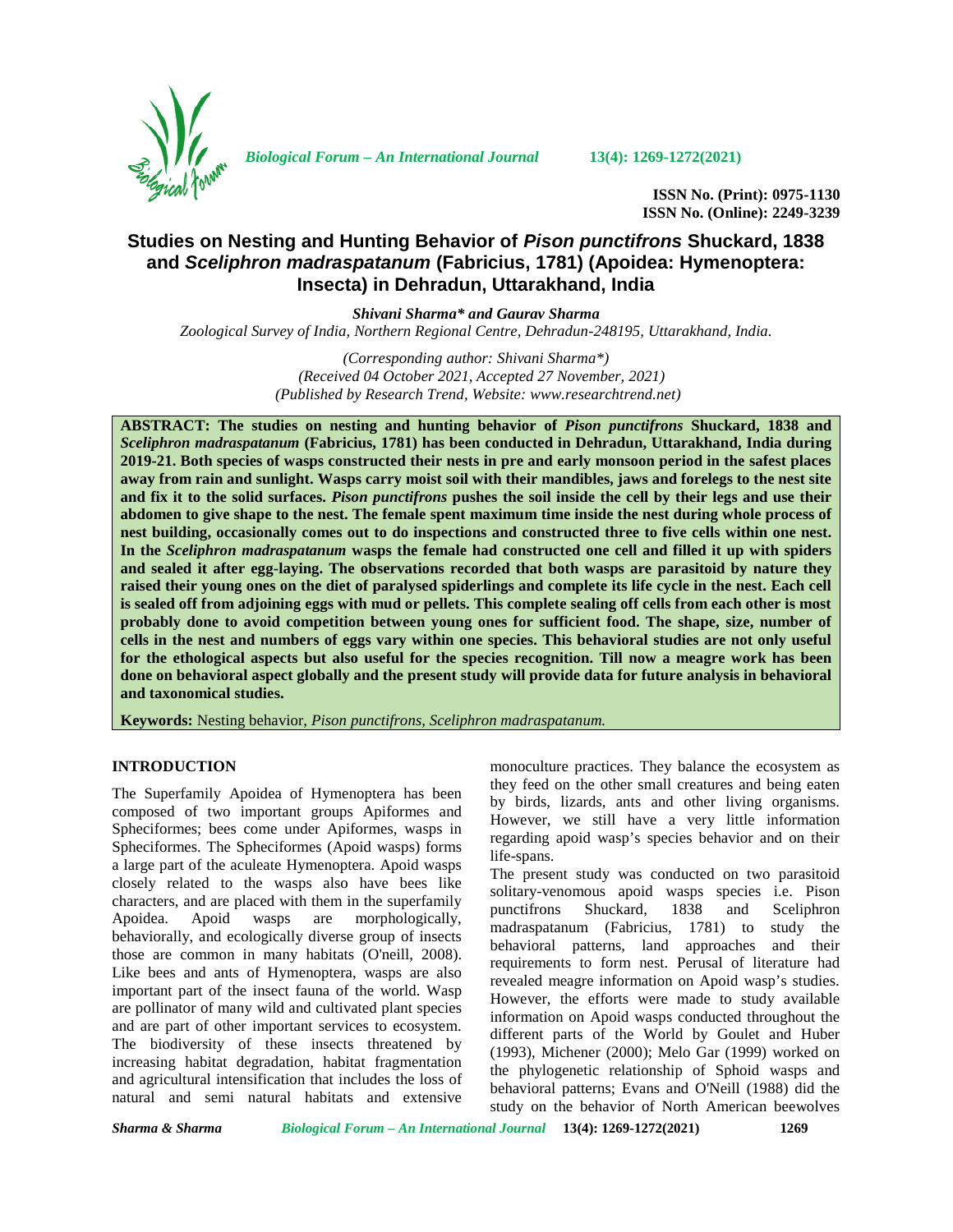with respect to their parasitoid behavior. In India previously work on this group has been done by Bingham, (1897).

# **MATERIAL AND METHODS**

The study was conducted in the combined campus of Zoological Survey of India, Botanical Survey of India and Anthropological Survey of India (30.345570N, 78.013268E), Dehradun, Uttrakhand, India during October, 2019 to November, 2021. The campus has rich diversity of wild and cultivated plants. There are two punc types of habitats within this campus; the broad leaves types of habitats within this campus; the broad leaves metrees, shrubs are in forest habitat and cultivar plants Hy species with in civilized habitat. The nests were only reported near the civilized and within civilized habitat away from rain and sunlight. The behavioral studies completely based on the field observations; the behavioral studies conducted during their breeding months in the pre-monsoon and monsoon season (June- August during 2019-21) when wasps were busy in building their nests and selecting preferable sites for the (Fig. nest constructions. The observations made during some selective hours between 10am to 03pm, when wasps were active. **INTERTAL AND METHOUSE CONSULT CONSULT ARE SET AND ARREST INTO A REAL APPROXIMATELY AND METHODS IS the CAMPUS CONSULTER THE STAR CONSULTER THE STAR CONSULTER CONSULTER THE STAR CONSULTER CONSULTER CONSULTER CONSULTER CONSU** away from rain and sunlight. The behavioral studies thore<br>completely based on the field observations; the the<br>behavioral studies conducted during their breeding (Bin months in the pre-monsoon and monsoon season (Ju<br>August during 2019-21) when wasps were busy<br>building their nests and selecting preferable sites for<br>nest constructions. The observations made during so<br>selective hours betwe with respect to their parastion behavior. In India collected speciency as carried out using identification of the remotency of the laboration of the magnitudinal of the magnitudinal of the sereo most specification of the

The unidentified wasps were caught in the field by with using Insect net and after taking photographs, observation and identification of the species, the live individuals were released. The very few selected unidentified individuals of wasps were collected and transferred into insect collection paper packs and were brought to the laboratory and identification of the

collected specimens was carried out using identification keys provided by Bingham, (1897). For the identification of specimens, the stereomicroscope Luxeo 4Z was used. After identifications the specimens were preserved in National Zoological Collections of Northern Regional Centre, Zoological Survey of India, Dehradun. identification of specimens, the stereomicroscope<br>Luxeo 4Z was used. After identifications the specimens<br>were preserved in National Zoological Collections of<br>Northern Regional Centre, Zoological Survey of India,

# **RESULTS RESULTS**

The studies on nesting and hunting behavior of *Pison punctifrons* Shuckard, 1838 and *Sceliphron madraspatanum* (Fabricius, 1781) (Apoidea: Hymenoptera: Insecta) in Dehradun, Uttarakhand, India was conducted during 2019-21. *tifrons* Shuckard, 1838 and *Scelip*<br> *raspatanum* (Fabricius, 1781) (Apc<br>
eenoptera: Insecta) in Dehradun, Uttarakhand,<br>
conducted during 2019-21.

*Pison punctifrons* Shuckard, 1838, the adult head and *Pison punctifrons* Shuckard, 1838, the adult head and thorax structures are granular and closely punctured; the deep groove present behind the ocelli head (Bingham, 1897). The forewing of *Pison punctifrons* Shuckard, 1838 have three sub-marginal cells, two submarginal cells are larger as compare to the third cell (Fig. 1). Entire body colour is black having silver trichomes patches present on head below the eyes and on the clypeus region as well on the apical margins of abdomen; those are visible when wasp comes in contact with light. The *Pison punctifrons* undergoes complete *Pison* metamorphosis (holometabolous); having four different phases of post-embryonic developments *i.e.* Egg, Larva (Fig. 3), Pupa (Fig. 4) and an Adult (Fig. 2). The complete transformations from an egg to an adult take place within the nest. marginal cells are larger as compare to the third cell<br>g. 1). Entire body colour is black having silver<br>homes patches present on head below the eyes and<br>the clypeus region as well on the apical margins of<br>lomen; those are metamorphosis (holometabolous); having four different<br>phases of post-embryonic developments *i.e.* Egg, Larva<br>(Fig. 3), Pupa (Fig. 4) and an Adult (Fig. 2). The and cultivar plants in the main current insect and the producted and within critical babitat. The nests were only was conducted daring 2019-21.<br>
and habitat. The nests were only was conducted daring 2019-21.<br>
and which cr





*Sceliphron madraspatanum* (Fabricius, 1781), the adult head finely and closely punctured. Clypeus black in colour and sides of the face in front covered with a short fine silver hair; a spot on the apex of the scape of the antennae, bases of the femora, and of the tibiae of head finely and closely punctured. Clypeus black in yellow; wings hyaline and iridescent, with a brownish colour and sides of the face in front covered with a tint. Front pronotum, mesonotum, and median segment short fine



**Fig. 1.** Wings of *Pison punctifrons*. **Fig. 2.** Lateral view of *Pison punctifron.* 



**Fig. 3.** Larva of *Pison punctifrons.* **Fig. 4.** Pupa of *Pison punctifrons.*

Fig. 3. Larva of *Pison punctifrons*.<br> *madraspatanum* (Fabricius, 1781), the adult the posterior legs, and the petiole of the abdomen, yellow; wings hyaline and iridescent, with a brownish tint. Front pronotum, mesonotum, and median segment finely and transversely, and scutellum and post scutellum longitudinally striated (Bingham, 1897).

*Sharma & Sharma Biological Forum – An International Journal* **13(4): 1269-1272(2021) 1270**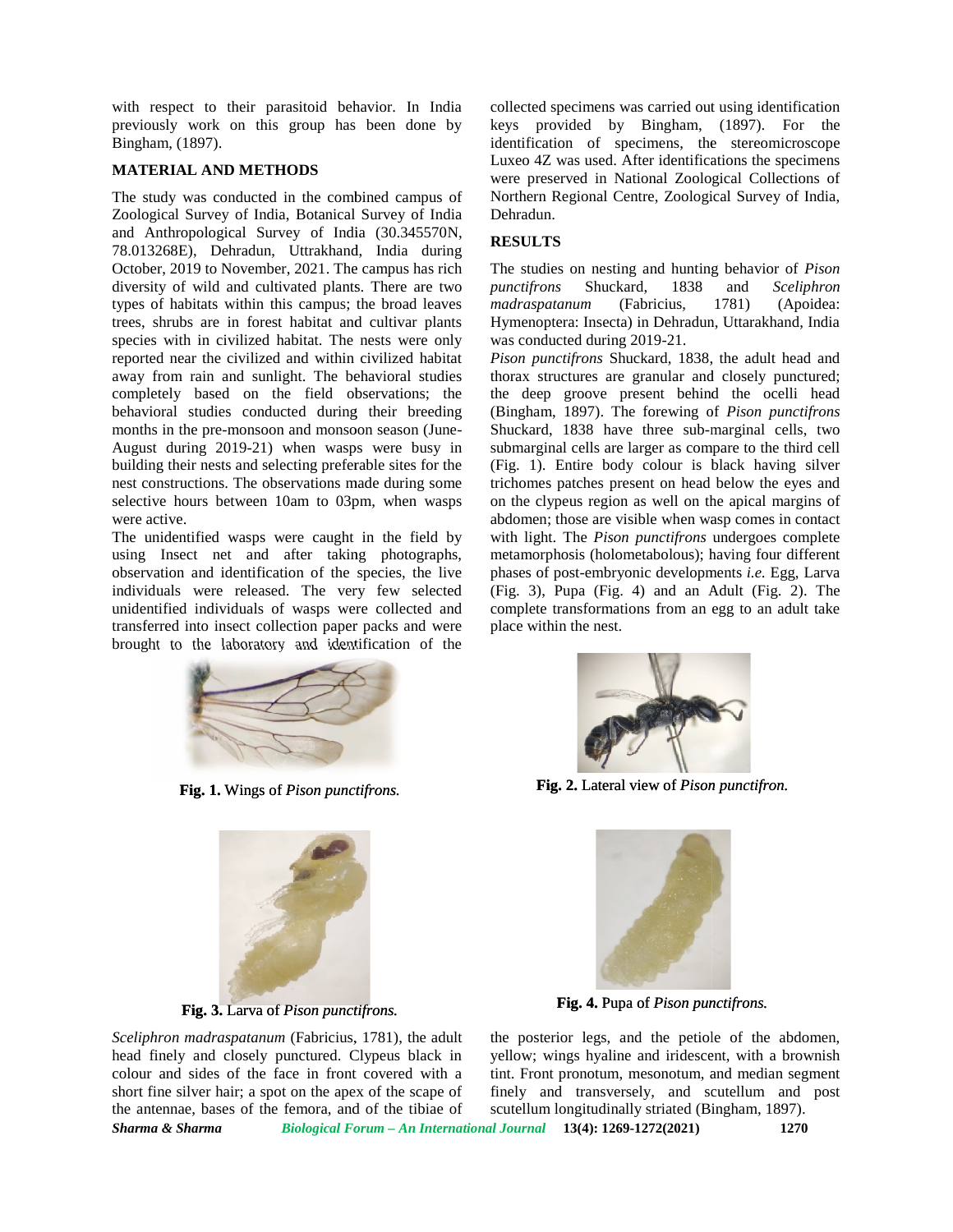#### *A. Nest-Construction and Architecture*

Both species of wasps have constructed their nests in pre and early monsoon period in the safest places away from rain and sunlight. Newly built as well as old empty nest were also studied to understand the patterns of nest formation, nest location, shape and size. These species of wasps form mud-nests structures over the solid surfaces of walls, under old broken round-shaped electrical plate, designs and cracks on walls, under the stairs, buildings corners and metal surfaces like stairs railing and corridors almirah. Wasps carry moist soil with their mandibles, jaws and forelegs to the nest site and fix it to the solid surfaces. Wasps have been also reported doing repairing of the damaged nest. Maximum nest construction has been done by wasps in sunny or cloudy time of the day and during rains there were very few or no activities reported.

*Pison punctifrons* Shuckard, 1838 pushes the soil inside the cell by their legs and use their abdomen to give shape to the nest. The female spent maximum time inside the nest during whole process of nest building and occasionally comes out to do inspections. *Pison punctifrons* constructed three to five cells within one nest (Fig. 5). The shape, size, number of cells and numbers of eggs vary within one species. Variation has been reported in the shape of cells and number of compartments within one nest. From the study sites

total five *Pison punctifrons* nests and two *Sceliphron madraspatanum* nests were reported. Out of five nests of *Pison punctifrons* two of them were almost isotropic and rests were oval (grape) shaped (Fig. 6). In one nest three cells were joined like bunch of grapes and of nests were distributed individually.

Some nests were founded with having only two-three cells. The walls of nest are 0.5cm-1cm thick, the thickness varies with in the same nest. Each cell in the nest has around two compartments and female laid one egg in each compartment. In this study only one nest reported from the site where two pupae emerged out from one compartment. So, it is an approximation that a *Pison punctifrons* Shuckard, 1838 female can lays around 4-5 eggs with the average of one egg in one compartment of the cell if nest have 4 compartments. Number of eggs relates with the number of cells and compartment in the nest. After egg-laying female seal her nest with muddy- pellets and no opening were left there in the nest. The offspring come out by removing these pellets from entrance opening of the cell. One nest in study site was reported along with different female behavior; female deposited her eggs and for short time spans she lived in the upper most cells almost for two days. Without depositing any egg in that cells she left the nest with an empty cell or open entrance and never come back, further no such activity has been seen.



In case *of Sceliphron madraspatanum* (Fig. 7, 8) wasps the female had constructed one cell and filled it up with spiders and sealed it after egg-laying. There were three nests under the study; only one nest was built with over-lapping cells like a multi storied building comprising of 39 cells giving it a "capsule" like appearance. The anterior part of nest consisted of three rows with seven columns and posterior part had two rows with nine columns. An incomplete nest was





**Fig. 5.** *Pison punctifrons* nest. **Fig. 6.** Oval shaped nest of *Pison punctifrons*.

present besides the above mentioned nest but it is not clear whether both the nests were built by the same individual or not. From anterior part hatching started while female was engaged in building of nest in the posterior part. Construction at the posterior end and hatching from anterior end were observed to be a simultaneous process. There was one individual reported in each cell.



**Fig. 7.** *Sceliphron madraspatanum* nest under construction. **Fig. 8.** Complete nest of *Sceliphron madraspatanum.*